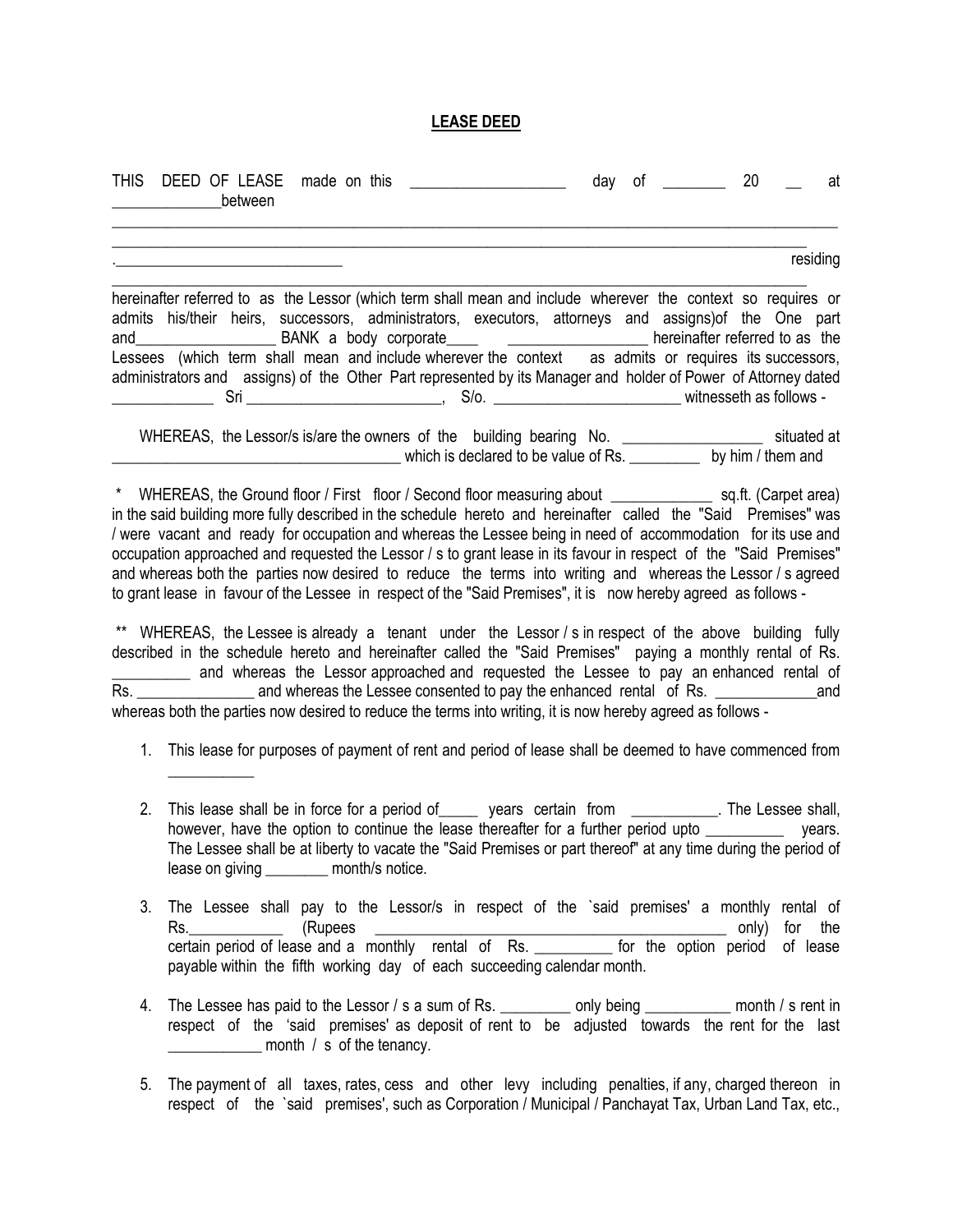due to the State Government, Central Government or other local or other civic, including enhancements and new introductions shall be to the account of the Lessor. The Lessee shall be at liberty to pay the above tax, rate or cess or other levy including penalties, if any, charged thereon in case of default or delay by the Lessor and adjust the amount so paid together, with interest and other incidental expenses from out of rents in respect of the `said premises' becoming due immediately after the said payment or demand reimbursement of all such amounts, costs, expenses, etc., with interest @ \_\_\_\_\_\_\_\_ % per annum from the date of such payments until realisation by the Lessee. **Service tax (if applicable) will also be borne and paid by lessor (landlord).**

- 6. The Lessor shall, at his / their own cost, carry out all repairs including periodical painting of the `said premises'. The periodicity of such painting will be once in 3 - 5 years. If the Lessor fails to carry out such repairs including periodical whitewashing and painting, the Lessee may call upon the Lessor in writing to do the same within one month from the date of receipt of such request and if the Lessor fails to carry out the same within that time, the Lessee shall be at liberty to get it done and adjust the amount spent or expended or such repairs, etc., with interest \_\_\_\_\_\_\_ % per annum towards the rent payable to the Lessor or the Lessee shall have the right to recover the same from the Lessor.
- 7. The Lessee shall be at liberty to under-lease / sub-lease the `said premises' or part thereof to any of its subsidiaries or to any other party.
- 8. The Lessee shall have the right to utilise the leased premises or part thereof for any of their various needs.
- 9. The Lessor shall grant all rights of way, water, air, light and privy and other easements appertaining to the `said premises'.
- 10. The Lessor has no objection to the Lessee in installing the exclusive generator sets for the use of the Office whether such generator sets are owned by the Lessee or taken on hire by a Third Party for the exclusive use of the Lessee. Further, the Lessor agrees to provide suitable space with proper enclosures for installation of generator set free of cost.
- 11. The Lessee shall have exclusive right on the parking space for parking of the vehicles of staff members and customers of Lessee and the same shall not be disturbed obstructed or encroached in any manner by any persons whomsoever.
- 12. The Lessee shall have the absolute & exclusive right to use the entire space in 'said premises' both outside and inside for making full use of frontages and the side walls in displaying Lessee's signboards / advertisements without any additional charges to the exclusion of third parties. If anybody causes any intrusion, trespass or encroachment restricting the peaceful enjoyment of the Lessee over the space which is specifically meant for usage of the Lessee, the Lessor on receipt of such Notice from the Lessee shall take all possible legal actions against such violations including criminal action, if necessary. If the Lessor fails to take legal recourse to remove such intrusions, trespass or encroachments within one month from the date of receipt of such Notice from the Lessee, the Lessee shall be at liberty to take legal action against the violators and recover the cost / expenses incurred for such removal out of the rent payable to the Lessor or from any other monies payable to the Lessor."
- 13. The Lessor has no objection to the Lessee installing ATM in the said premises at any time without any additional rent to the Lessor, the ATM room will be constructed by the Lessor at his cost and that the Lessor will provide the required additional power to the Lessee.